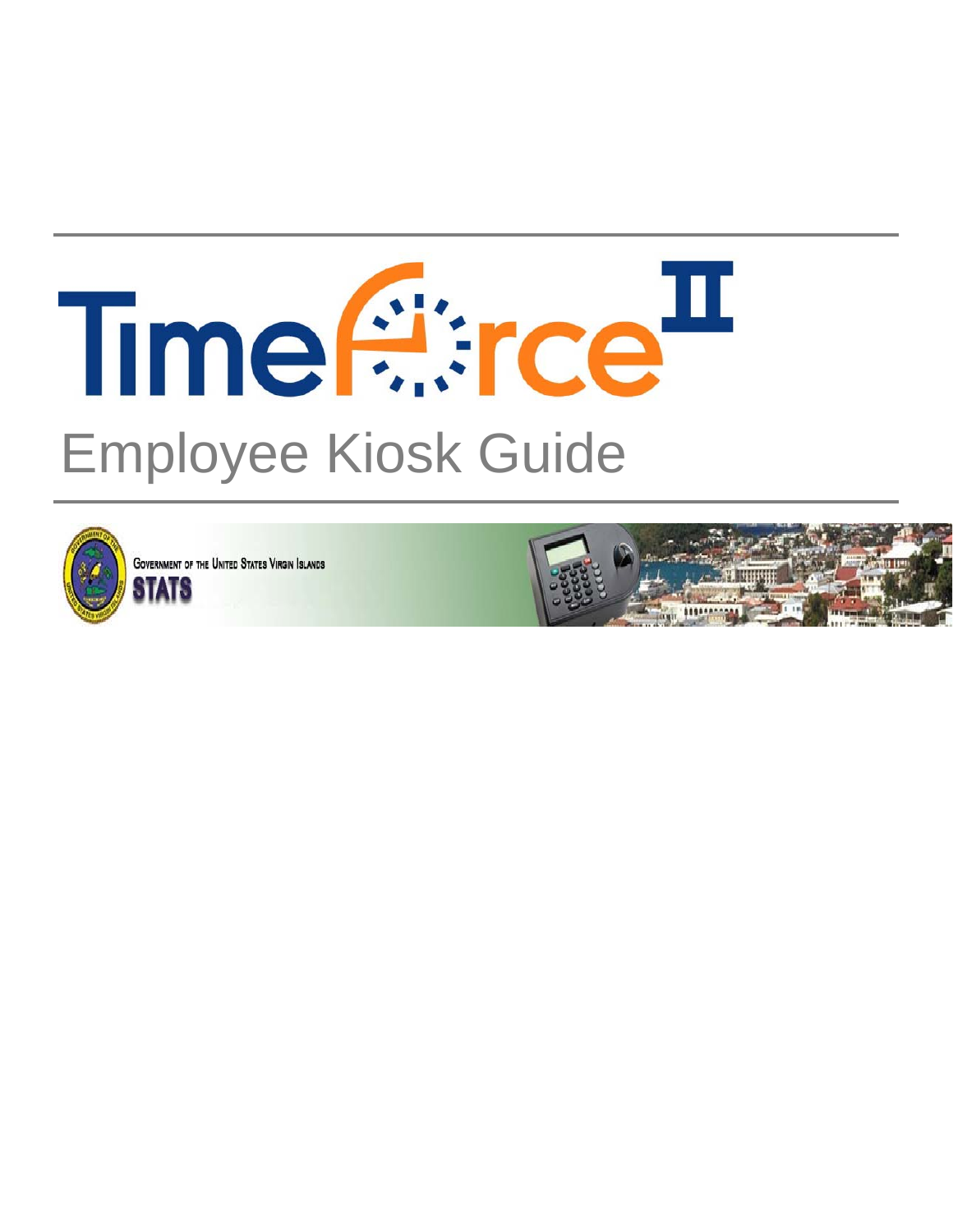Qqest Employer Services Inc. 2011

All rights reserved. The reproduction or use of this document in any form or by any electronic, mechanical, or other means, now known or hereafter invented, including photocopying and recording, and including republication as or in connection with instructional or training seminars, and in any information storage and retrieval system, is forbidden without the written permission of Qqest Employer Services Inc.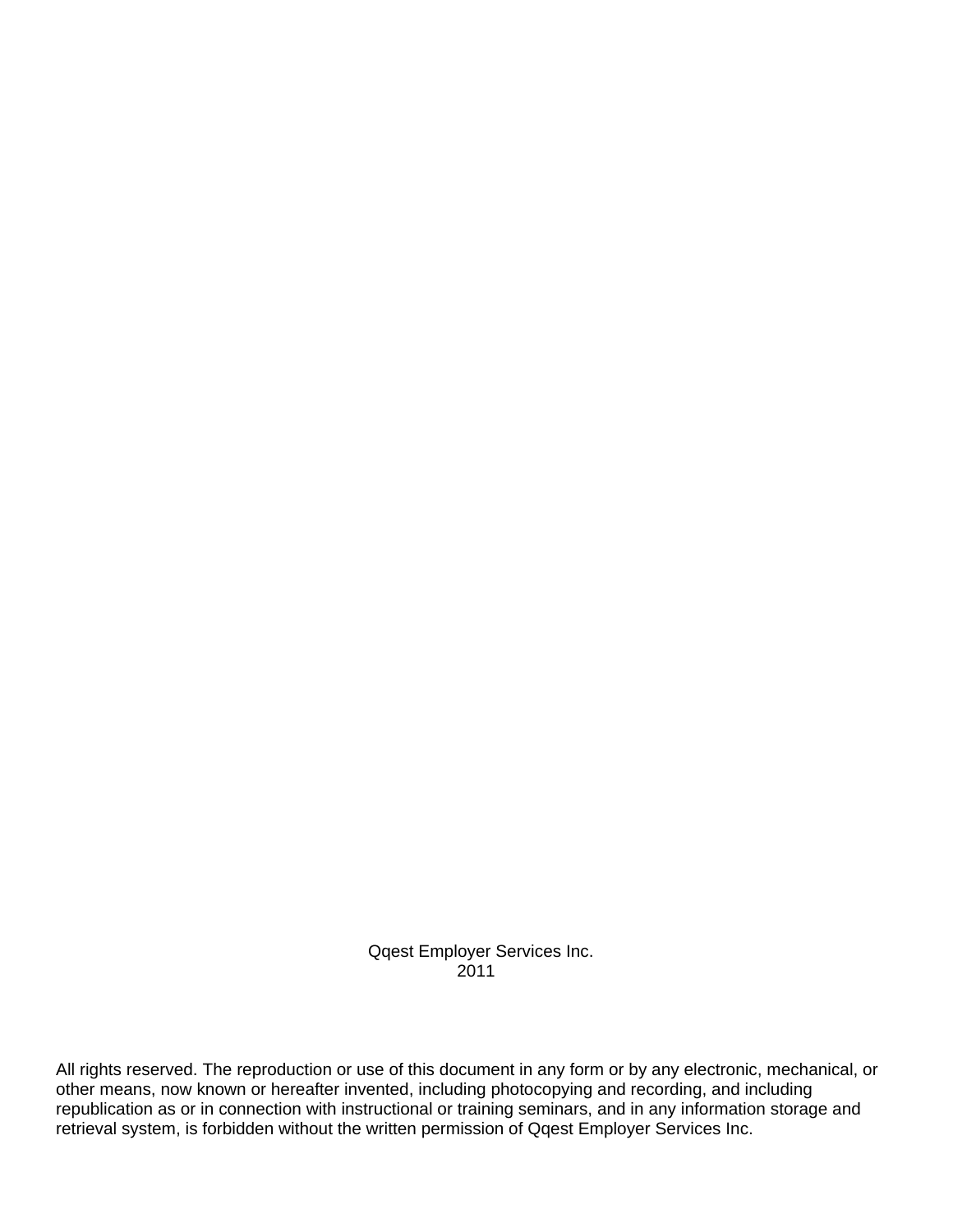#### **Table of Contents**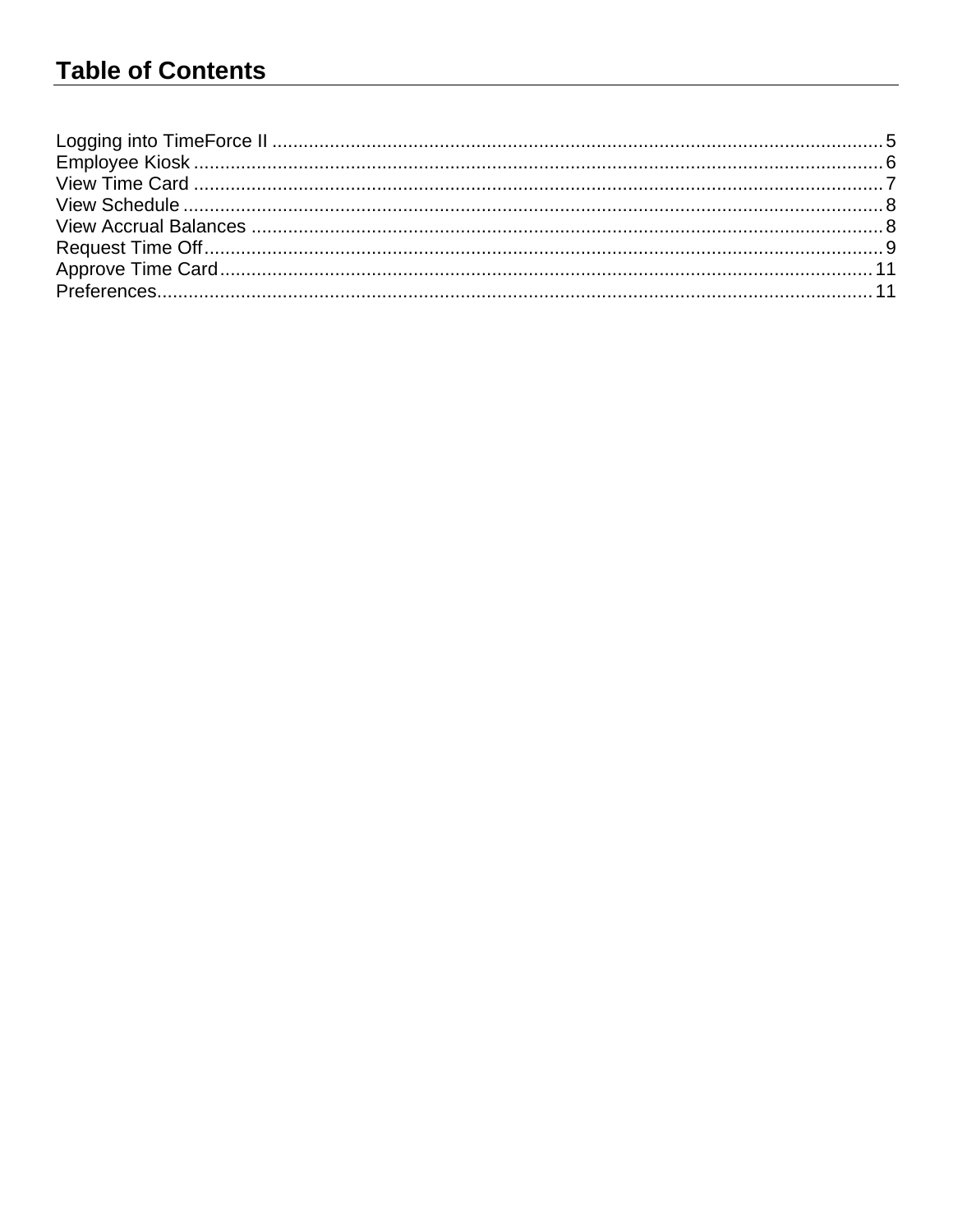# **Employee Kiosk Chapter Overview**

| <b>Topic</b>                 | See Page |
|------------------------------|----------|
| <b>Table of Contents</b>     | 3        |
| Logging into TimeForce II    |          |
| <b>Employee Kiosk</b>        | 6        |
| View Time Card               | 7        |
| View Schedule                | 8        |
| <b>View Accrual Balances</b> | 8        |
| Request Time Off             | 9        |
| Approve Time Card            | 11       |
| Preferences                  | 11       |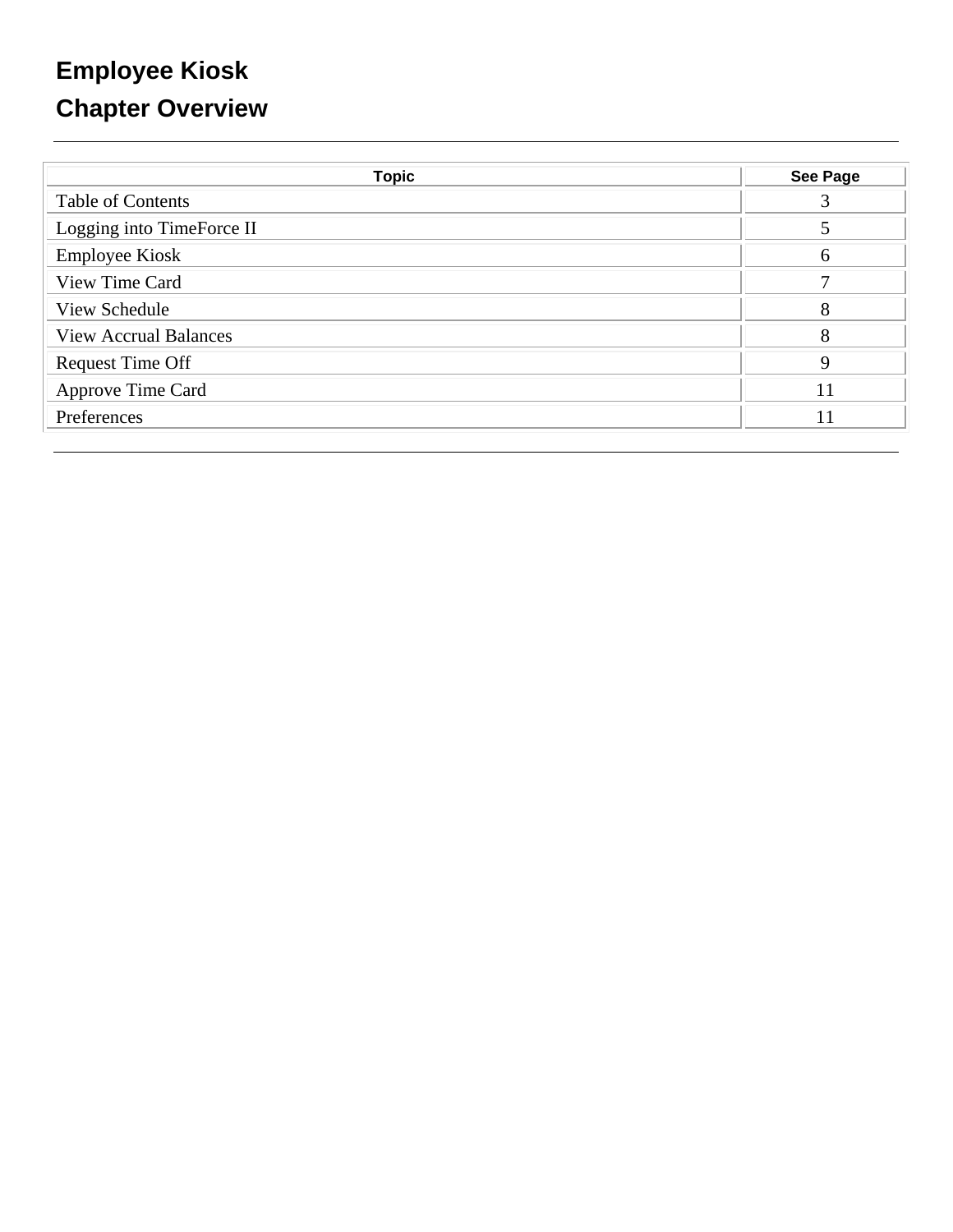**TimeForce II Login Page** 

|                                   | <b>User Name:</b>           |
|-----------------------------------|-----------------------------|
|                                   | example                     |
|                                   | Password:                   |
| Time <sup>(→</sup> rce            |                             |
| powered by QQBST software systems | <b>Company Code:</b>        |
|                                   | gvistats                    |
| Forgot Password?                  | $\Box$ Remember Me<br>Login |

The TimeForce II system is a web-based time and attendance product. As it is web-based, all users access the program using a web browser on their computer. The TimeForce II system is compatible with the following web browsers:

- Internet Explorer 7.0 and above.
- Mozilla Firefox 2.0 and above.

The login URL for TimeForce II is https://gvistats.vi.gov/timeforceii/login.net .

All users will see the page shown in the example above and must provide the following information to log into TimeForce II:

- **User Name –** This is assigned to you by a system administrator within the TimeForce II system and is unique to you and will be in the format of your first initial and last name put together. For example if your name is John Doe, your user name will be JDoe.
- **Password –** This is also assigned to you by a system administrator but can be updated by you at any point when you are logged into the TimeForce II system by going to the Preferences link. Please see the preferences section later in this guide for details.
- **Company Code –** This is the company code that you are logging into TimeForce II with. The company code for everyone is GVISTATS.

Of these pieces of data, only the password is case sensitive and must be the same every time.

The **P**Remember Me option on the page is used to have the web browser keep the User Name and Company Code from the last user in memory. That means that if you are using a computer that only you use, you can check this checkbox and the User Name and Company Code will automatically fill in for you each time you go to the login page.

| The Forgot Password? > link is used to have the TimeForce II system email your Password to you in case you     |
|----------------------------------------------------------------------------------------------------------------|
| do not remember it. If that doesn't work, you also can contact a company administrator to reset your Password. |

The Login button is used to log into TimeForce II once all of the required information has been entered.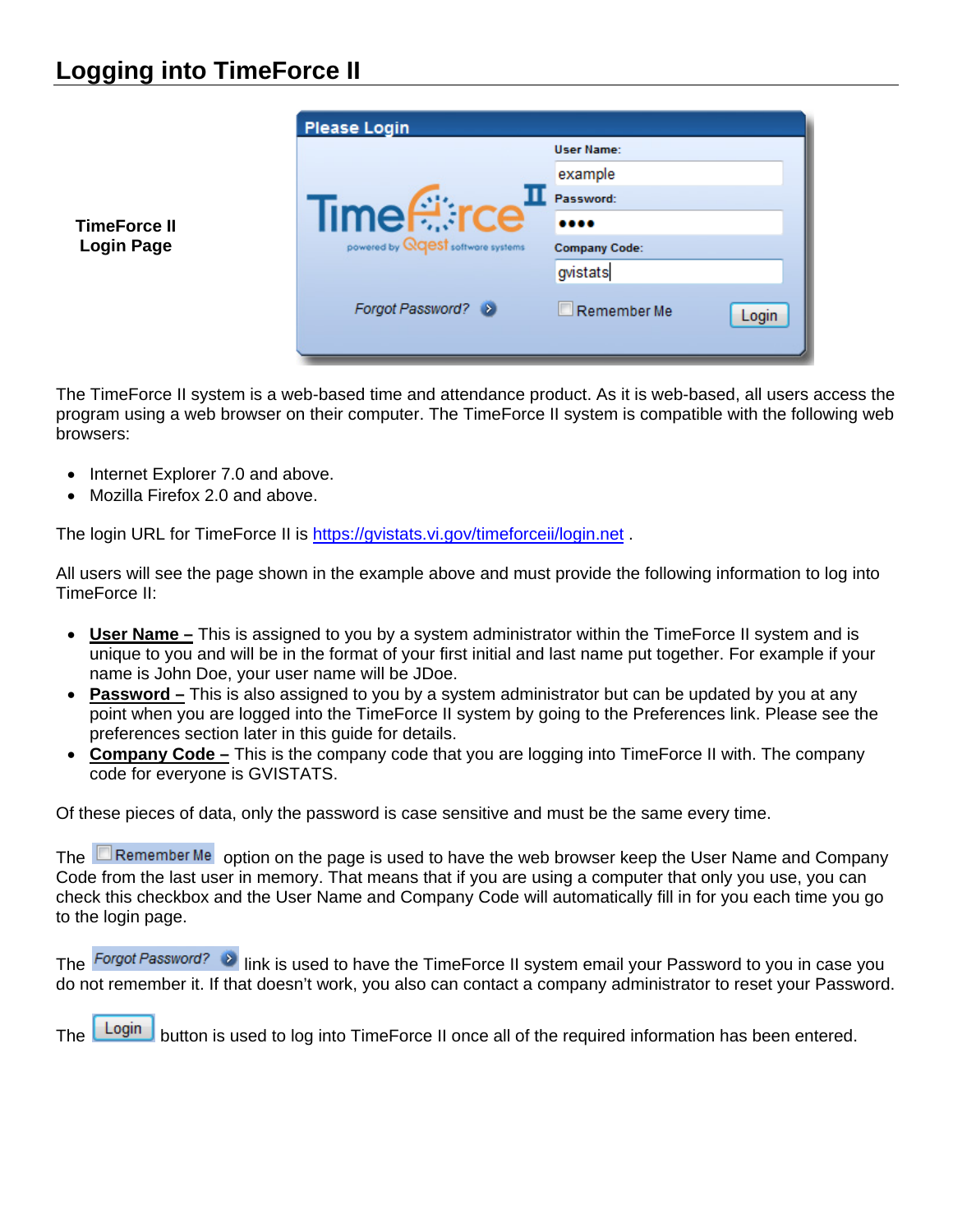## **Employee Kiosk**

| <b>Kiosk Links</b>           | <b>Re</b> Employee, Example |      |                                                    |            |            |            |                                         |    |    |                 |                                                                                                   |    |    |    |       |                                     |       |
|------------------------------|-----------------------------|------|----------------------------------------------------|------------|------------|------------|-----------------------------------------|----|----|-----------------|---------------------------------------------------------------------------------------------------|----|----|----|-------|-------------------------------------|-------|
|                              | <b>Previous Pay Period</b>  |      |                                                    |            |            |            | Sunday 10/9/2011 to Saturday 10/22/2011 |    |    |                 |                                                                                                   |    |    |    |       | <b>Next Pay Period</b>              |       |
| <b>View Time Card</b>        | Overtime Week               | Sun  | <b>Mon</b>                                         | <b>Tue</b> | <b>Wed</b> | <b>Thu</b> | Fri                                     |    |    | Sat   Sun   Mon | Tue Wed Thu Fri Sat                                                                               |    |    |    |       |                                     |       |
|                              |                             | 9    | 10                                                 | 11         | 12         | 13         | 14                                      | 15 | 16 | $\sqrt{17}$     | 18 19                                                                                             | 20 | 21 | 22 |       |                                     |       |
| <b>View Schedule</b>         | In                          |      | 8:00 AM . 8:00 AM . 8:00 AM . 8:00 AM . 8:00 AM .  |            |            |            |                                         |    |    |                 |                                                                                                   |    |    |    |       |                                     |       |
|                              | Out                         |      | 12:00 PM . 5:00 PM . 5:00 PM . 5:00 PM . 5:00 PM . |            |            |            |                                         |    |    |                 |                                                                                                   |    |    |    |       |                                     |       |
| <b>View Accrual Balances</b> | In                          |      | 1:00 PM • *                                        |            |            |            |                                         |    |    |                 |                                                                                                   |    |    |    |       |                                     |       |
|                              | Out                         |      | $5:00$ PM $\bullet$                                |            |            |            |                                         |    |    |                 |                                                                                                   |    |    |    |       |                                     |       |
|                              | $\circ$                     |      |                                                    |            |            |            | <b>Accumulated Hours</b>                |    |    |                 |                                                                                                   |    |    |    |       | Total Paid Total Unpaid Total Hours |       |
| <b>Request Time Off</b>      | <b>Total Hours</b>          | 0.00 | 8.00                                               | 9.00       | 9.00       | 9.00       | 9.00                                    |    |    |                 | $0.00 \,   \, 0.00 \,   \, 0.00 \,   \, 0.00 \,   \, 0.00 \,   \, 0.00 \,   \, 0.00 \,   \, 0.00$ |    |    |    |       |                                     | 44.00 |
|                              | <b>Pay Codes</b>            |      |                                                    |            |            |            |                                         |    |    |                 |                                                                                                   |    |    |    |       |                                     |       |
| <b>Approve Time Card</b>     | <b>REG</b>                  |      | 8.00                                               | 9.00       | 9.00       | 9.00       | 9.00                                    |    |    |                 |                                                                                                   |    |    |    | 44.00 |                                     |       |
|                              | <b>Grand Totals</b>         |      |                                                    |            |            |            |                                         |    |    |                 |                                                                                                   |    |    |    | 44.00 | 0.00                                | 44.00 |
| <b>Preferences</b>           |                             |      |                                                    |            |            |            |                                         |    |    |                 |                                                                                                   |    |    |    |       |                                     |       |
|                              |                             |      |                                                    |            |            |            |                                         |    |    |                 |                                                                                                   |    |    |    |       |                                     |       |
|                              |                             |      |                                                    |            |            |            |                                         |    |    |                 |                                                                                                   |    |    |    |       |                                     |       |
| Logout                       |                             |      |                                                    |            |            |            |                                         |    |    |                 |                                                                                                   |    |    |    |       |                                     |       |
|                              |                             |      |                                                    |            |            |            |                                         |    |    |                 |                                                                                                   |    |    |    |       |                                     |       |
|                              |                             |      |                                                    |            |            |            |                                         |    |    |                 |                                                                                                   |    |    |    |       |                                     |       |
|                              |                             |      |                                                    |            |            |            |                                         |    |    |                 |                                                                                                   |    |    |    |       |                                     |       |
|                              |                             |      |                                                    |            |            |            |                                         |    |    |                 |                                                                                                   |    |    |    |       |                                     |       |
|                              |                             |      |                                                    |            |            |            |                                         |    |    |                 |                                                                                                   |    |    |    |       |                                     |       |
|                              |                             |      |                                                    |            |            |            |                                         |    |    |                 |                                                                                                   |    |    |    |       |                                     |       |
|                              |                             |      |                                                    |            |            |            |                                         |    |    |                 |                                                                                                   |    |    |    |       |                                     |       |
|                              |                             |      |                                                    |            |            |            |                                         |    |    |                 |                                                                                                   |    |    |    |       |                                     |       |
|                              |                             |      |                                                    |            |            |            |                                         |    |    |                 |                                                                                                   |    |    |    |       |                                     |       |
|                              |                             |      |                                                    |            |            |            |                                         |    |    |                 |                                                                                                   |    |    |    |       |                                     |       |
|                              |                             |      |                                                    |            |            |            |                                         |    |    |                 |                                                                                                   |    |    |    |       |                                     |       |
|                              |                             |      |                                                    |            |            |            |                                         |    |    |                 |                                                                                                   |    |    |    |       |                                     |       |
|                              |                             |      |                                                    |            |            |            |                                         |    |    |                 |                                                                                                   |    |    |    |       |                                     |       |

Shown above is an example of the employee kiosk view. Using this interface, you will note that all of the different areas that an employee can view or use are listed on the left hand side of the screen. Below is a description of what each section is used for.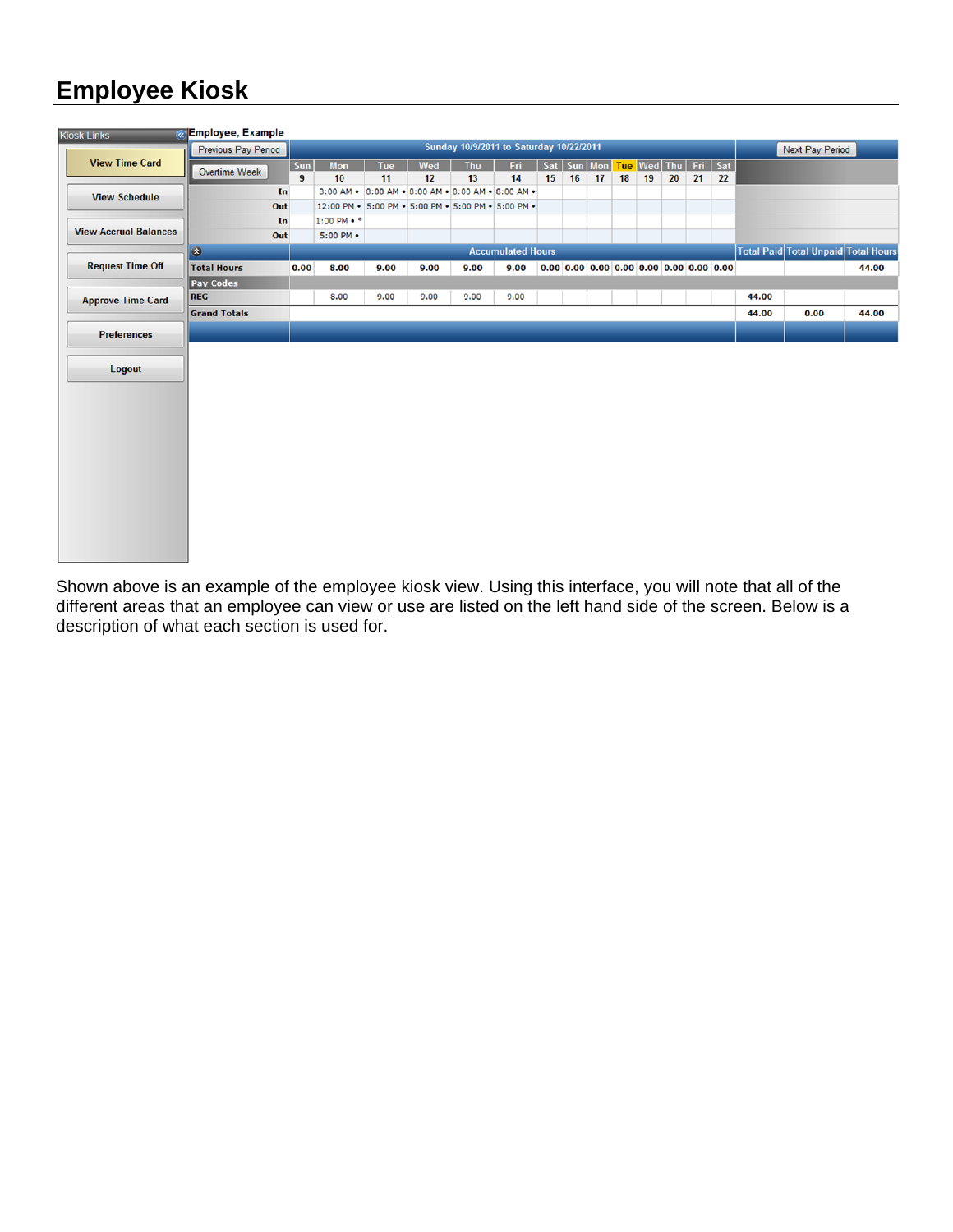#### **View Time Card**

| <b>Previous Pay Period</b> |            |                                                    |      |                                         |      | Sunday 10/9/2011 to Saturday 10/22/2011 |    |                                           |    |    |    |                     |    |    |       | <b>Next Pay Period</b>                     |       |
|----------------------------|------------|----------------------------------------------------|------|-----------------------------------------|------|-----------------------------------------|----|-------------------------------------------|----|----|----|---------------------|----|----|-------|--------------------------------------------|-------|
|                            | <b>Sun</b> | <b>Mon</b>                                         | Tue  | Wed                                     | Thu  | Fri                                     |    | Sat   Sun   Mon                           |    |    |    | Tue Wed Thu Fri Sat |    |    |       |                                            |       |
| Overtime Week              | 9          | 10                                                 | 11   | 12                                      | 13   | 14                                      | 15 | 16                                        | 17 | 18 | 19 | 20                  | 21 | 22 |       |                                            |       |
| In                         |            | $8:00$ AM $\bullet$                                |      | 8:00 AM . 8:00 AM . 8:00 AM . 8:00 AM . |      |                                         |    |                                           |    |    |    |                     |    |    |       |                                            |       |
| Out                        |            | 12:00 PM . 5:00 PM . 5:00 PM . 5:00 PM . 5:00 PM . |      |                                         |      |                                         |    |                                           |    |    |    |                     |    |    |       |                                            |       |
| In                         |            | $1:00$ PM $\bullet$ *                              |      |                                         |      |                                         |    |                                           |    |    |    |                     |    |    |       |                                            |       |
| Out                        |            | $5:00$ PM $\bullet$                                |      |                                         |      |                                         |    |                                           |    |    |    |                     |    |    |       |                                            |       |
| $\bullet$                  |            |                                                    |      |                                         |      | <b>Accumulated Hours</b>                |    |                                           |    |    |    |                     |    |    |       | <b>Total Paid Total Unpaid Total Hours</b> |       |
| <b>Total Hours</b>         | 0.00       | 8.00                                               | 9.00 | 9.00                                    | 9.00 | 9.00                                    |    | $0.00$ 0.00 0.00 0.00 0.00 0.00 0.00 0.00 |    |    |    |                     |    |    |       |                                            | 44.00 |
| <b>Pay Codes</b>           |            |                                                    |      |                                         |      |                                         |    |                                           |    |    |    |                     |    |    |       |                                            |       |
| <b>REG</b>                 |            | 8.00                                               | 9.00 | 9.00                                    | 9.00 | 9.00                                    |    |                                           |    |    |    |                     |    |    | 44.00 |                                            |       |
| <b>Grand Totals</b>        |            |                                                    |      |                                         |      |                                         |    |                                           |    |    |    |                     |    |    | 44.00 | 0.00                                       | 44.00 |
|                            |            |                                                    |      |                                         |      |                                         |    |                                           |    |    |    |                     |    |    |       |                                            |       |

Any punches made at a clock appear in the In/Out lines section of the time card. As you can see in the above example, all of the punches have a symbol next to them. These symbols indicate that the punches were entered manually (solid circle), or edited (asterisk). Typically, punches from a clock do not have these symbols next to them.

Once you have a minimum of two punches on a given day, you will see hours appear under the Total Hours section. In the example, we can see the employee has regular hours for Monday through Friday.

To view the previous or next pay period, you can click on the **Previous Pay Period** or Next Pay Period buttons.

The **Duertime Week** button is used to view the time card in a weekly format instead of the pay period format.

**Note:** The hours breakdown on the right hand side of the time card view may change depending on the view you are using.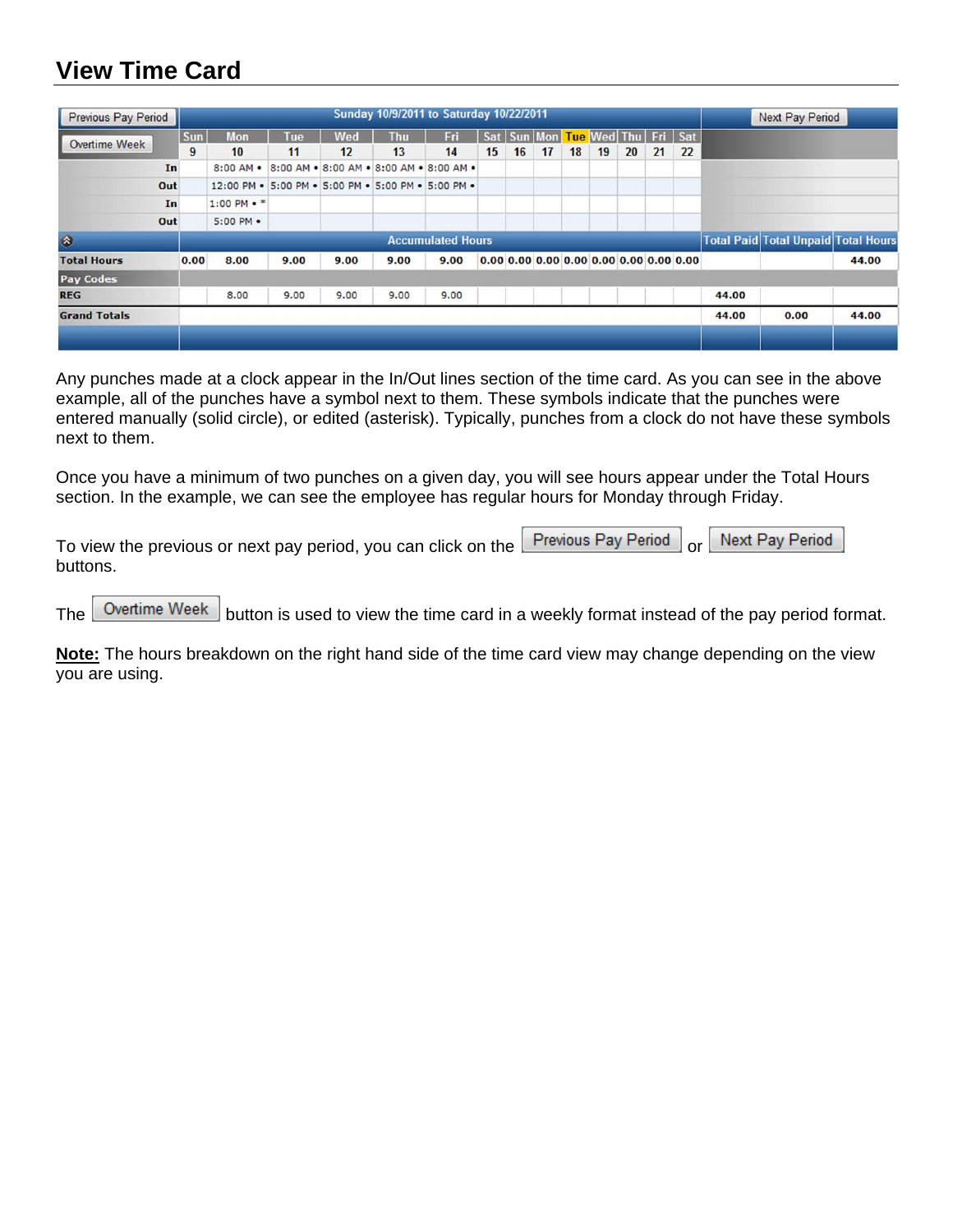#### **View Schedule**

| Employee, Example                                                                                                                    |                  |  |
|--------------------------------------------------------------------------------------------------------------------------------------|------------------|--|
| <b>Previous Week</b>                                                                                                                 | <b>Next Week</b> |  |
| <b>Mon</b><br><b>Wed</b><br>Fri<br><b>Sun</b><br><b>Thu</b><br><b>Tue</b>                                                            | Sat              |  |
| 10/16/2011<br>10/17/2011<br>10/18/2011<br>10/19/2011<br>10/20/2011<br>10/21/2011                                                     | 10/22/2011       |  |
| 8:00 AM - 5:00 PM<br>8:00 AM - 5:00 PM<br>$\vert$ 8:00 AM - 5:00 PM $\vert$<br>8:00 AM - 5:00 PM<br>$\blacksquare$ 8:00 AM - 5:00 PM |                  |  |

**View Schedule** To view your schedule, you must first click on the **button with the mouse.** The example above shows that the employee has a schedule starting at 8 am going to 5 pm Monday through Friday.

To view the schedule for a previous week or for the next week, click on the  $\sqrt{\frac{P}{P}}$  Previous Week or Next Week button.

#### **View Accrual Balances**

#### **Employee, Example**

Hire Date: 9/11/2011

| <b>Accrual Policy</b>        | Rate | Awarded | <b>Used</b> | Available |
|------------------------------|------|---------|-------------|-----------|
| <b>Standard Annual Leave</b> | 0.05 | 25.00   |             | 25.00     |

To view the current balances for your own accruals, click on the **button to view the button to view the** accrual balances page.

**View Accrual Balances**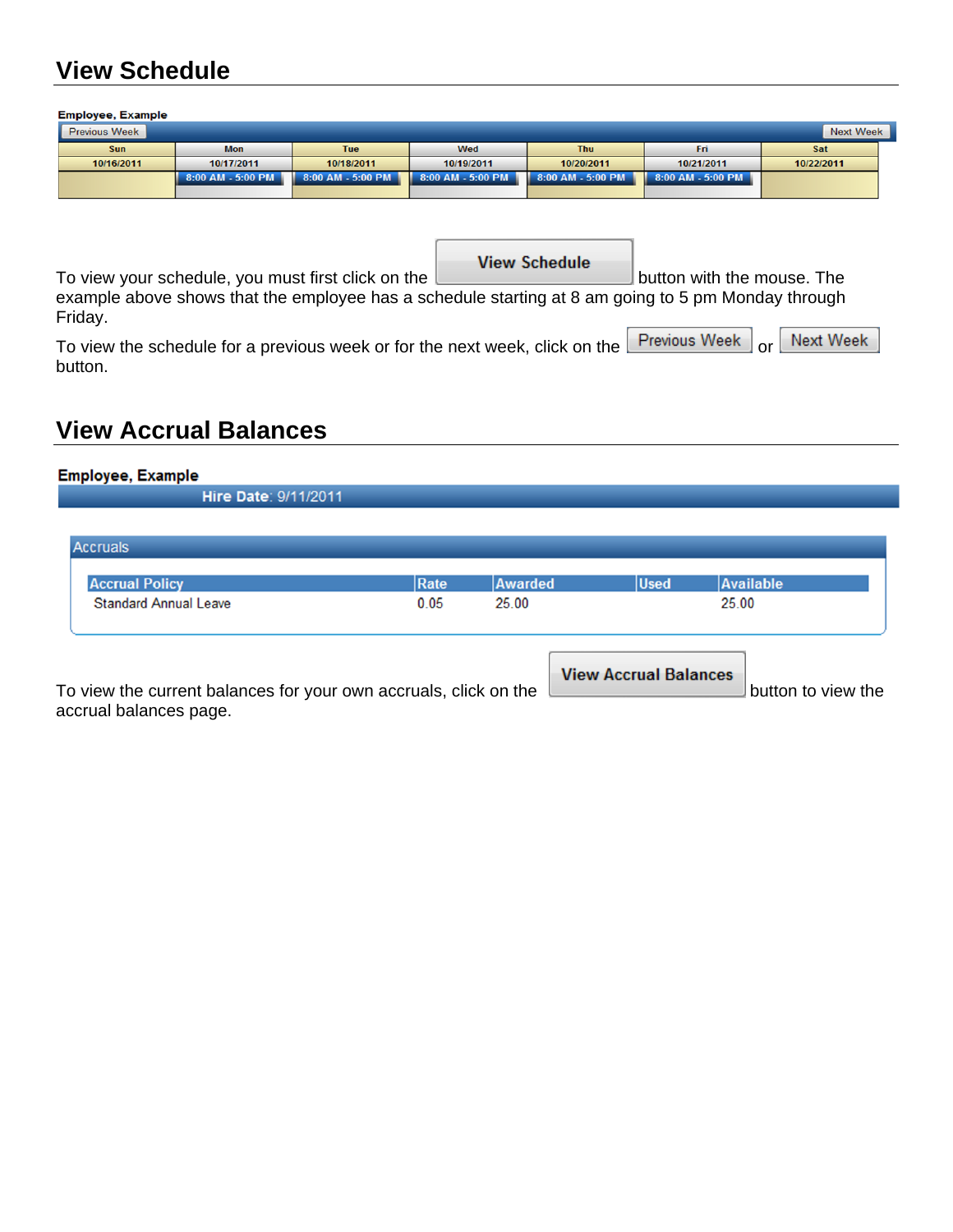## **Request Time Off**

| Employee, Example                                      |                |
|--------------------------------------------------------|----------------|
| <b>Time Off Requests</b>                               |                |
| <b>Absence Name</b>                                    | <b>Balance</b> |
| <b>Bereavement Leave</b>                               | <b>N/A</b>     |
| <b>Excused Unpaid Absence</b>                          | <b>N/A</b>     |
| <b>FMLA</b>                                            | <b>N/A</b>     |
| <b>Jury Duty</b>                                       | <b>N/A</b>     |
| <b>Sick</b>                                            | <b>N/A</b>     |
| <b>Standard Annual Leave</b>                           | 25.00          |
| <b>Unexcused Unpaid Absence</b>                        | <b>N/A</b>     |
| Vacation                                               | <b>N/A</b>     |
| Click on an Absence Policy then click Request Absence. |                |

Request Absence

The TimeForce II allows you to input requests for time off electronically via the employee kiosk interface.

| <b>Step</b> | Action                                                                                                                                        |
|-------------|-----------------------------------------------------------------------------------------------------------------------------------------------|
|             | <b>Request Time Off</b><br>To begin the absence request process, click on the<br>button.                                                      |
| 2           | Using your mouse, click on the name of the absence type you are requesting to use. The<br>absence name will highlight in blue as shown above. |
| 3           | Request Absence<br>Click on the $\mathbb I$<br>button to continue to the next step.                                                           |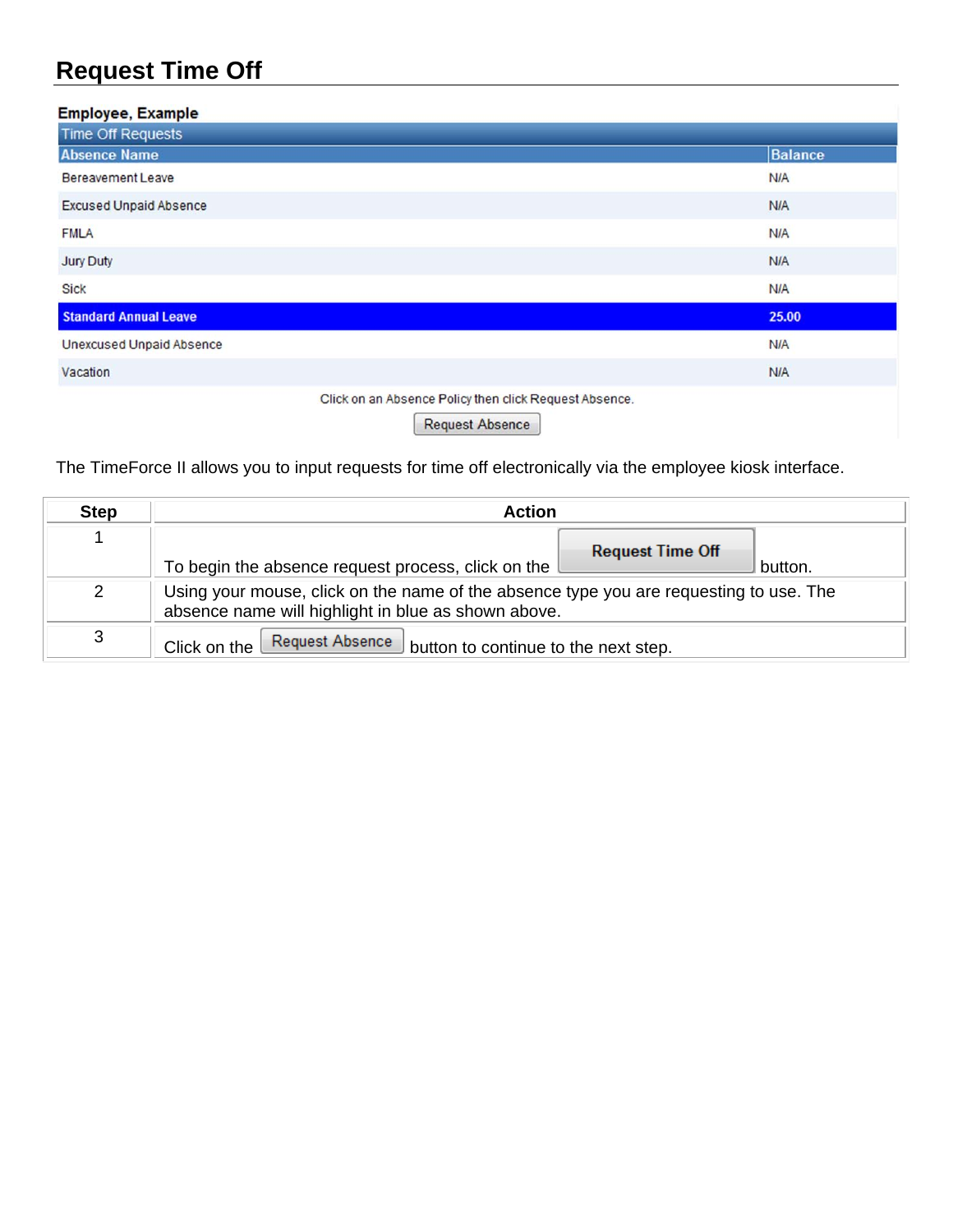| <b>Employee, Example</b>                                                             |                                                             |
|--------------------------------------------------------------------------------------|-------------------------------------------------------------|
| <b>Time Off Requests</b>                                                             |                                                             |
| Hours                                                                                | (Decimal Hours)                                             |
|                                                                                      | Enter the number of absence hours per day and click submit. |
| Sample Conversions<br>$.25 = 15$ Minutes<br>$.50 = 30$ Minutes<br>$.75 = 45$ Minutes | $\overline{2}$<br>3<br>1<br>5<br>6<br>4<br>8<br>7<br>9      |
|                                                                                      | <b>CLR</b><br>0                                             |
|                                                                                      | Submit                                                      |

| <b>Step</b> | <b>Action</b>                                                                                                                                        |
|-------------|------------------------------------------------------------------------------------------------------------------------------------------------------|
| 4           | Input the number of hours you wish to request (per day) for the absence type selected in step 2.<br>This number must be entered in a decimal format. |
| 5           | Submit<br>Click on the<br>button to continue to the next step.                                                                                       |

#### Employee, Example

| <b>Time Off Requests</b> |     |              |     |     |        |                  |                    |
|--------------------------|-----|--------------|-----|-----|--------|------------------|--------------------|
| < Last                   |     | October 2011 |     |     | Next > |                  | Clear              |
| Sun                      | Mon | Tue          | Wed | Thu | Fri    | Sat              |                    |
|                          |     |              |     |     |        |                  | <b>Submit</b>      |
| $\overline{2}$           | 3   | 4            | 5   | 6   | 7      | $\boldsymbol{8}$ | Legend<br>Pending  |
| 9                        | 10  | 11           | 12  | 13  | 14     | 15               | Approved<br>Denied |
| 16                       | 17  | 18           | 19  | 20  | 21     | 22               |                    |
| 23                       | 24  | 25           | 26  | 27  | 28     | 29               |                    |
| 30                       | 31  |              |     |     |        |                  |                    |

| <b>Step</b> | <b>Action</b>                                                                                                                                                                                    |  |  |  |  |  |  |
|-------------|--------------------------------------------------------------------------------------------------------------------------------------------------------------------------------------------------|--|--|--|--|--|--|
| 6           | Using the calendar, click on the date that you wish to request off with the mouse. You will see<br>the date you selected turn a different color. You can also select multiple days, if you wish. |  |  |  |  |  |  |
|             | <b>Submit</b><br>button to submit the absence request.<br>Click on the                                                                                                                           |  |  |  |  |  |  |